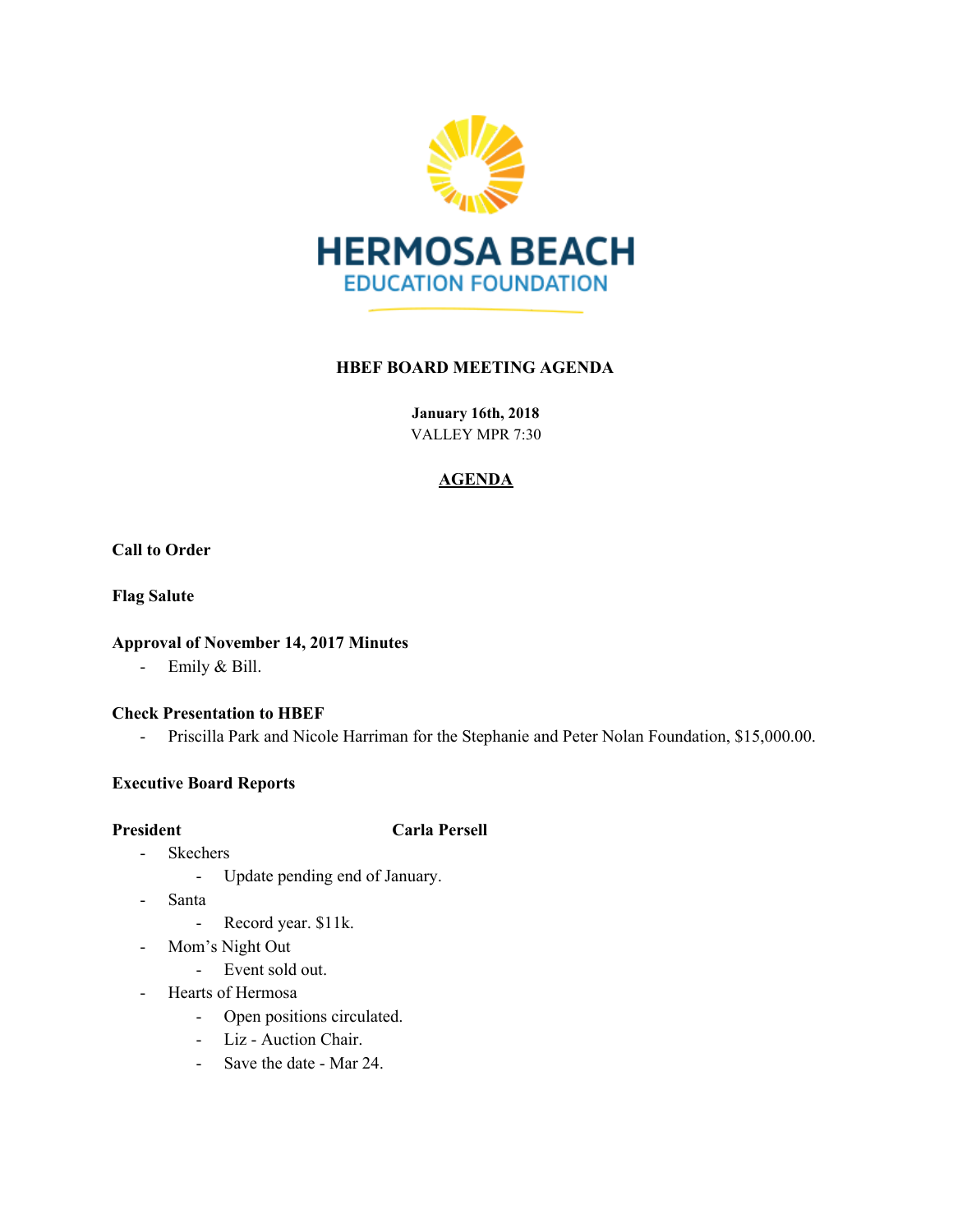### **Annual Appeal Carol Kluthe**

- Giving Week
	- End of Nov.
- Dec
	- Matching, update pending.
	- Grandparents, 60 letters circulated to 100 grandparents. 20 donations to date \$9,400.

### **Treasurer Dan Inskeep**

- Annual Appeal
	- Through 7th, 40% up year on year
	- Total income: \$347,478.45, 4.3%.
	- Expenses \$12,065.65, 41% less.
	- Net income: \$503,446.98, +58.4%.
	- Exludes MNO on reported figures, \$10,520.00.

# **Chief Investment Officer Bill Miller**

- 2017
	- \$270k up, 14% gain.

# **Sponsorships Emily Hegenberger**

- Deadline end of Jan for HoH print.

# **Operations Alissa Miller**

- No updates.

# **Secretary Monica Lopez**

- Absent/no updates.

# **Marketing Stephen McCall/Jonalyn Morris Busam**

- Support for Hearts of Hermosa and Annual Appeal

# **HBEF Executive Reports**

# **HBEF Upcoming Events:**

- 1. Mom's Night Out (Jenny Fix) January 31
- 2. Hearts of Hermosa, Save the Date, March 24

# **HVPTO Reports**

# **Other Reports**

# **Superintendent – Pat Escalante**

- New logo for District.